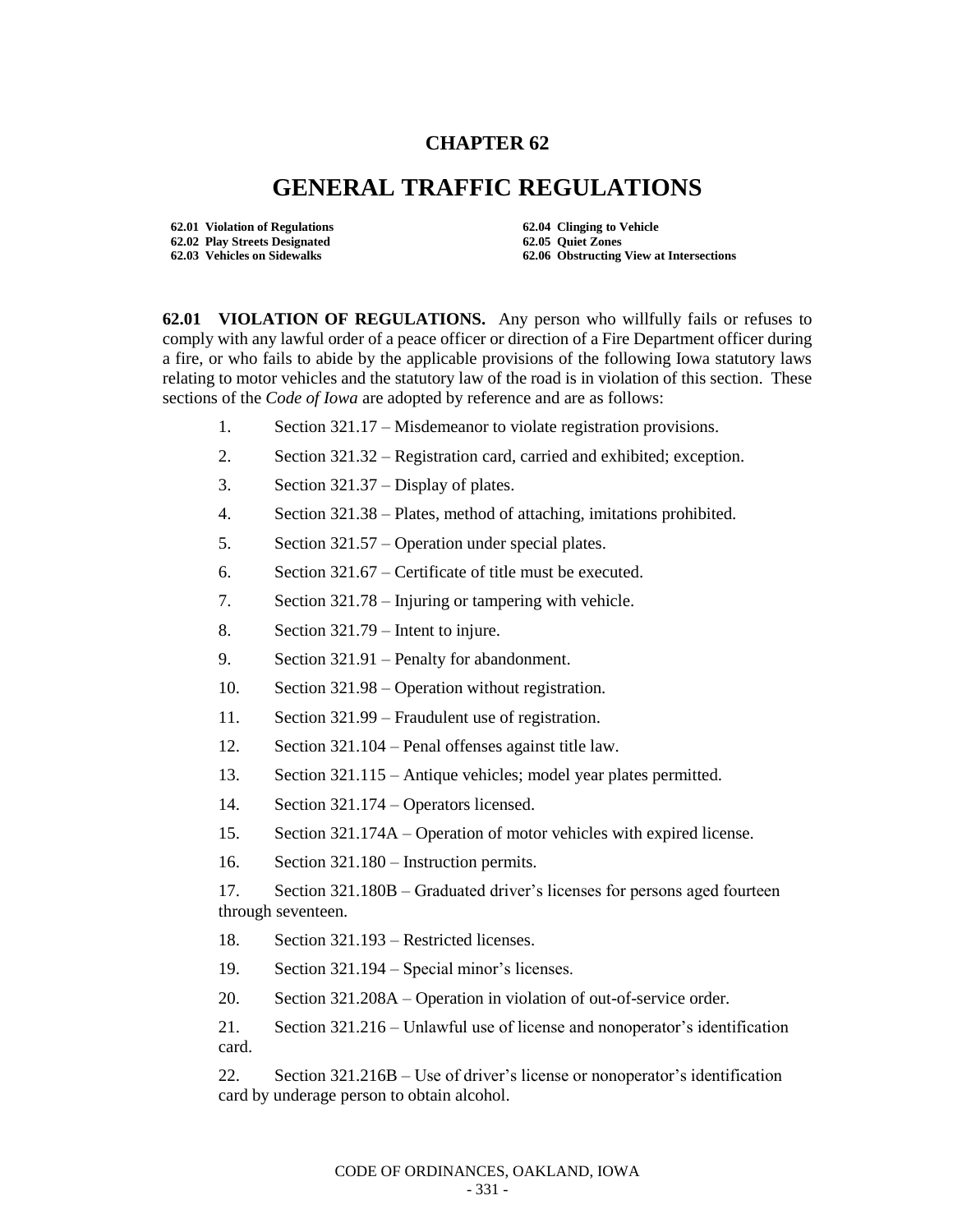23. Section 321.216C – Use of driver's license or nonoperator's identification card by underage person to obtain cigarettes or tobacco products.

24. Section 321.218 – Operating without valid driver's license or when disqualified.

25. Section 321.219 – Permitting unauthorized minor to drive.

26. Section 321.220 – Permitting unauthorized person to drive.

27. Section 321.221 – Employing unlicensed chauffeur.

28. Section 321.222 – Renting motor vehicle to another.

29. Section 321.223 – License inspected.

30. Section 321.224 – Record kept.

31. Section 321.232 – Speed detection jamming devices; penalty.

32. Section 321.234A – All-terrain vehicles.

33. Section 321.235A – Electric personal assistive mobility devices.

34. Section 321.247 – Golf cart operation on City streets.

35. Section 321.257 – Official traffic control signal.

36. Section 321.259 – Unauthorized signs, signals or markings.

37. Section 321.260 – Interference with devices, signs or signals; unlawful possession.

38. Section 321.262 – Leaving scene of traffic accident prohibited - vehicle damage only - removal of vehicles.

39. Section 321.263 – Information and aid.

40. Section 321.264 – Striking unattended vehicle.

41. Section 321.265 – Striking fixtures upon a highway.

42. Section 321.266 – Reporting accidents.

43. Section 321.275 – Operation of motorcycles and motorized bicycles.

44. Section 321.276 – Use of electronic communication device while driving; text-messaging.

45. Section 321.277 – Reckless driving.

46. Section 321.277A – Careless driving.

47. Section 321.278 – Drag racing prohibited.

48. Section 321.281 – Actions against bicyclists.

49. Section 321.284 – Open container; drivers.

50. Section 321.284A – Open container; passengers.

51. Section 321.288 – Control of vehicle; reduced speed.

52. Section 321.295 – Limitation on bridge or elevated structures.

53. Section 321.297 – Driving on right-hand side of roadways; exceptions.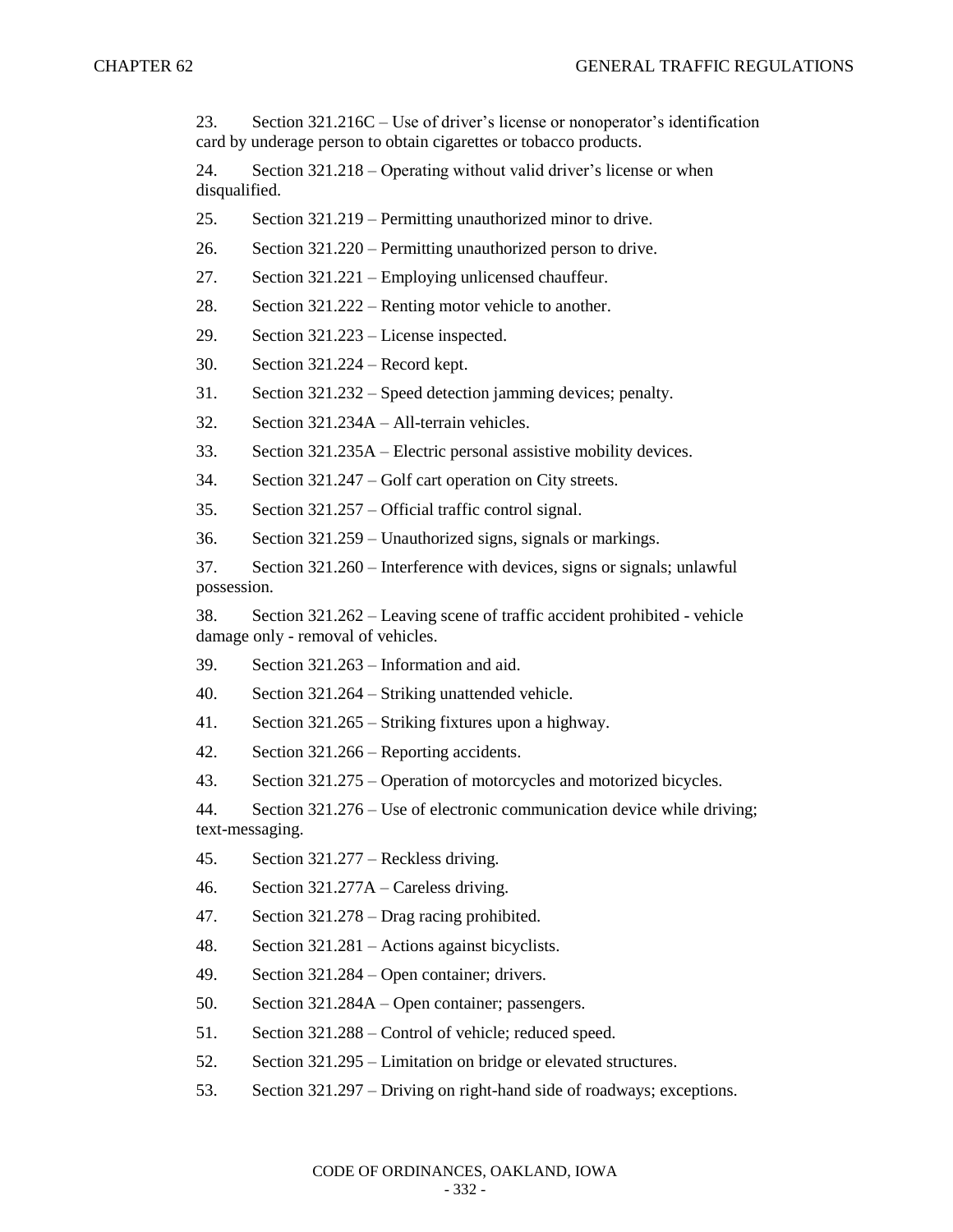- 54. Section 321.298 Meeting and turning to right.
- 55. Section 321.299 Overtaking a vehicle.
- 56. Section 321.302 Overtaking and passing.
- 57. Section 321.303 Limitations on overtaking on the left.
- 58. Section 321.304 Prohibited passing.
- 59. Section 321.306 Roadways laned for traffic.
- 60. Section 321.307 Following too closely.
- 61. Section 321.308 Motor trucks and towed vehicles; distance requirements.
- 62. Section 321.309 Towing; convoys; drawbars.
- 63. Section 321.310 Towing four-wheel trailers.
- 64. Section 321.312 Turning on curve or crest of grade.
- 65. Section 321.313 Starting parked vehicle.
- 66. Section 321.314 When signal required.
- 67. Section 321.315 Signal continuous.
- 68. Section 321.316 Stopping.
- 69. Section 321.317 Signals by hand and arm or signal device.
- 70. Section 321.318 Method of giving hand and arm signals.
- 71. Section 321.319 Entering intersections from different highways.
- 72. Section 321.320 Left turns; yielding.
- 73. Section 321.321 Entering through highways.
- 74. Section 321.322 Vehicles entering stop or yield intersection.
- 75. Section 321.323 Moving vehicle backward on highway.
- 76. Section 321.323A Approaching certain stationary vehicles.
- 77. Section 321.324 Operation on approach of emergency vehicles.
- 78. Section 321.324A Funeral processions.

79. Section 321.329 – Duty of driver; pedestrians crossing or working on highways.

- 80. Section 321.330 Use of crosswalks.
- 81. Section 321.332 White canes restricted to blind persons.
- 82. Section 321.333 Duty of drivers approaching blind persons.
- 83. Section 321.340 Driving through safety zone.

84. Section 321.341 – Obedience to signal indicating approach of railroad train or railroad track equipment.

- 85. Section 321.342 Stop at certain railroad crossings; posting warning.
- 86. Section 321.343 Certain vehicles must stop.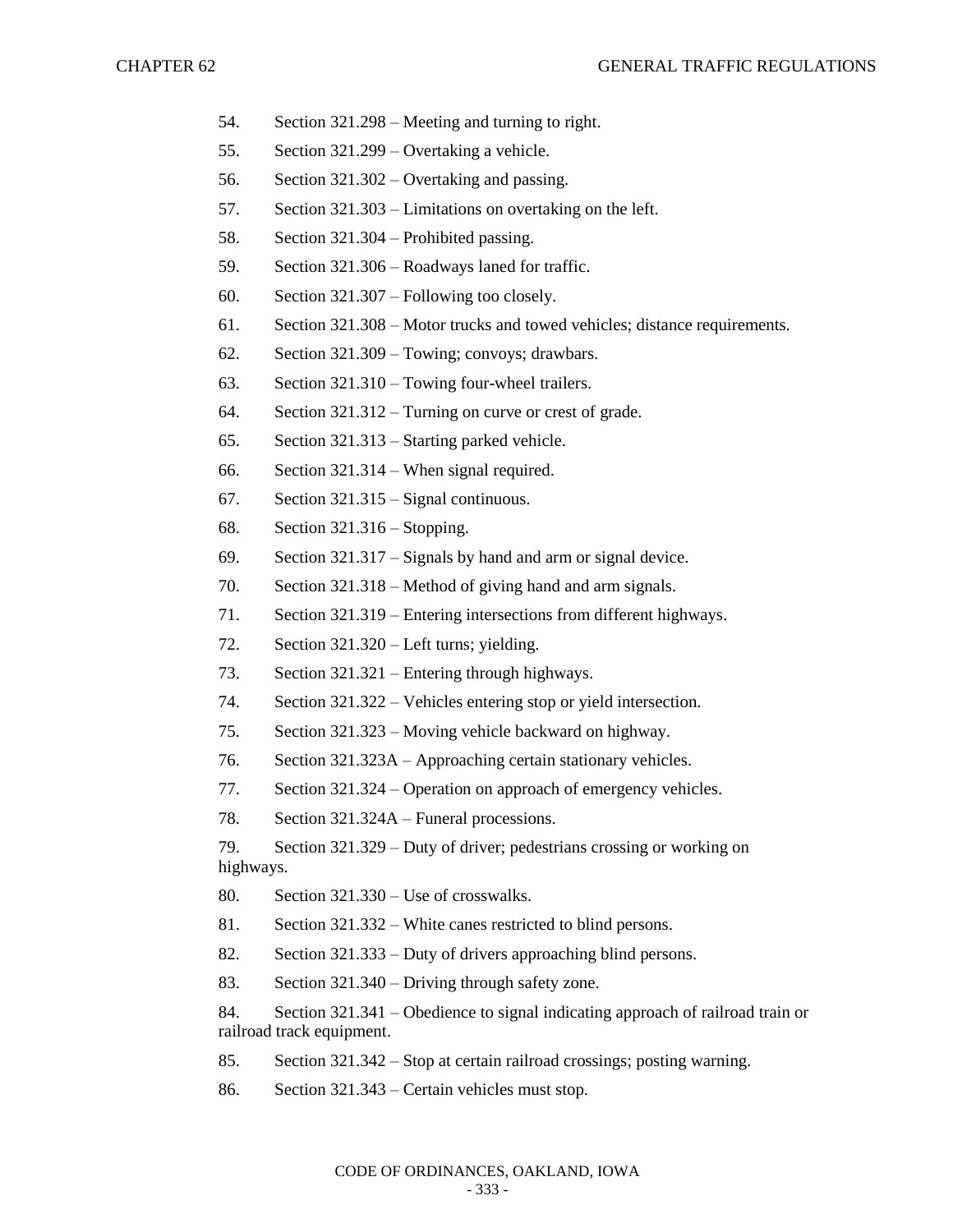- 87. Section 321.344 Heavy equipment at crossing.
- 88. Section 321.344B Immediate safety threat; penalty.
- 89. Section 321.354 Stopping on traveled way.
- 90. Section 321.359 Moving other vehicle.
- 91. Section 321.362 Unattended motor vehicle.
- 92. Section 321.363 Obstruction to driver's view.
- 93. Section 321.364 Vehicles shipping food; preventing contamination by hazardous material.
- 94. Section 321.365 Coasting prohibited.
- 95. Section 321.367 Following fire apparatus.
- 96. Section 321.368 Crossing fire hose.
- 97. Section 321.369 Putting debris on highway.
- 98. Section 321.370 Removing injurious material.
- 99. Section 321.371 Clearing up wrecks.
- 100. Section 321.372 School buses.
- 101. Section 321.381 Movement of unsafe or improperly equipped vehicles.
- 102. Section 321.381A Operation of low-speed vehicles.
- 103. Section 321.382 Upgrade pulls; minimum speed.
- 104. Section 321.383 Exceptions; slow vehicles identified.
- 105. Section 321.384 When lighted lamps required.
- 106. Section 321.385 Head lamps on motor vehicles.
- 107. Section 321.386 Head lamps on motorcycles and motorized bicycles.
- 108. Section 321.387 Rear lamps.
- 109. Section 321.388 Illuminating plates.
- 110. Section 321.389 Reflector requirement.
- 111. Section 321.390 Reflector requirements.
- 112. Section 321.392 Clearance and identification lights.
- 113. Section 321.393 Color and mounting.
- 114. Section 321.394 Lamp or flag on projecting load.
- 115. Section 321.395 Lamps on parked vehicles.
- 116. Section 321.398 Lamps on other vehicles and equipment.
- 117. Section 321.402 Spot lamps.
- 118. Section 321.403 Auxiliary driving lamps.
- 119. Section 321.404 Signal lamps and signal devices.
- 120. Section 321.404A Light-restricting devices prohibited.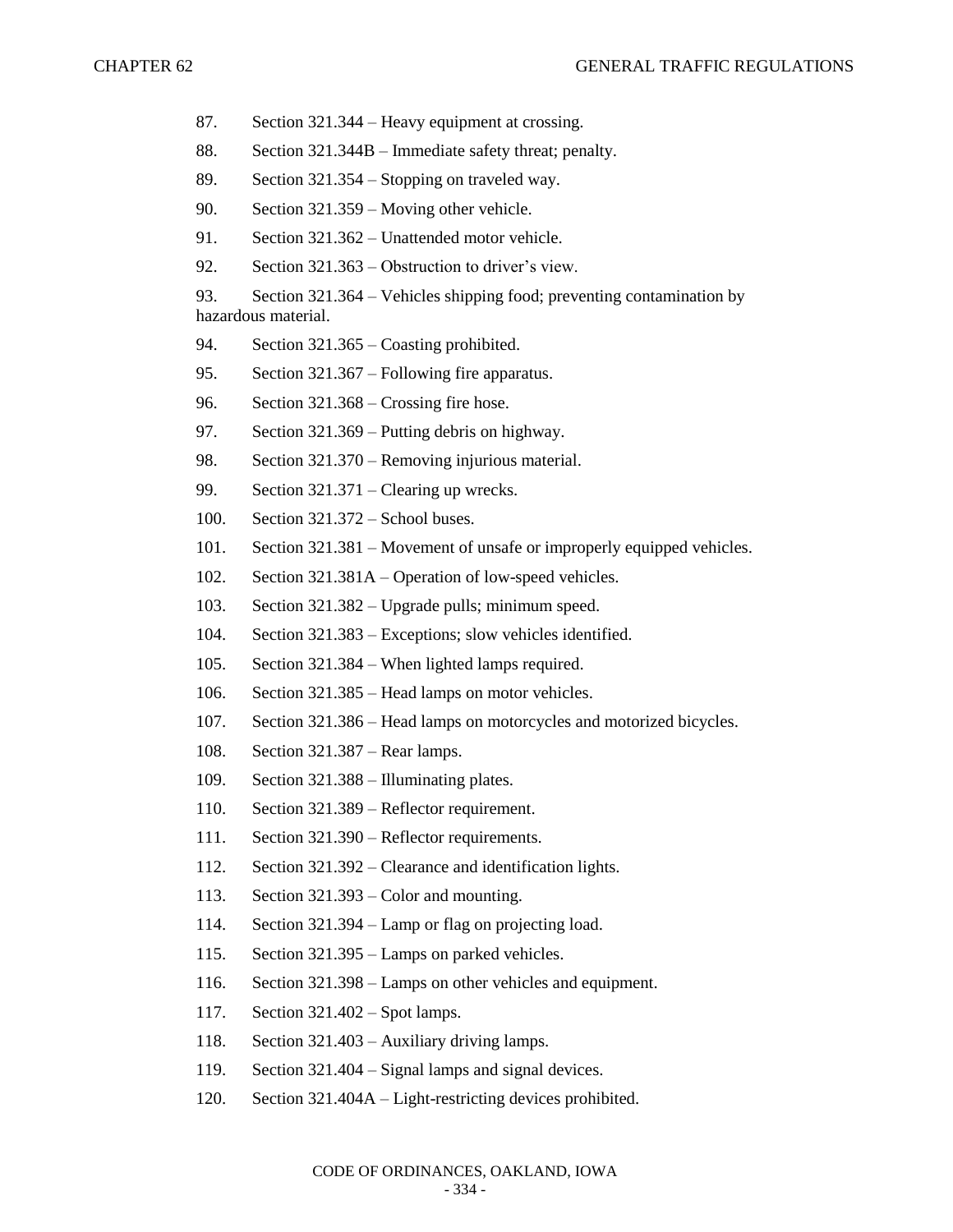- 121. Section 321.405 Self-illumination.
- 122. Section 321.408 Back-up lamps.
- 123. Section 321.409 Mandatory lighting equipment.
- 124. Section 321.415 Required usage of lighting devices.
- 125. Section 321.417 Single-beam road-lighting equipment.
- 126. Section 321.418 Alternate road-lighting equipment.
- 127. Section 321.419 Number of driving lamps required or permitted.
- 128. Section 321.420 Number of lamps lighted.
- 129. Section 321.421 Special restrictions on lamps.
- 130. Section 321.422 Red light in front.
- 131. Section 321.423 Flashing lights.
- 132. Section 321.430 Brake, hitch, and control requirements.
- 133. Section 321.431 Performance ability.
- 134. Section 321.432 Horns and warning devices.
- 135. Section 321.433 Sirens, whistles, and bells prohibited.
- 136. Section 321.434 Bicycle sirens or whistles.
- 137. Section 321.436 Mufflers, prevention of noise.
- 138. Section 321.437 Mirrors.
- 139. Section 321.438 Windshields and windows.
- 140. Section 321.439 Windshield wipers.
- 141. Section 321.440 Restrictions as to tire equipment.
- 142. Section 321.441 Metal tires prohibited.
- 143. Section 321.442 Projections on wheels.
- 144. Section 321.444 Safety glass.
- 145. Section 321.445 Safety belts and safety harnesses; use required.
- 146. Section 321.446 Child restraint devices.
- 147. Section 321.449 Motor carrier safety regulations.
- 148. Section 321.449A Rail crew transport drivers.
- 149. Section 321.450 Hazardous materials transportation.
- 150. Section 321.454 Width of vehicles.
- 151. Section 321.455 Projecting loads on passenger vehicles.
- 152. Section 321.456 Height of vehicles; permits.
- 153. Section 321.457 Maximum length.
- 154. Section 321.458 Loading beyond front.
- 155. Section 321.460 Spilling loads on highways.